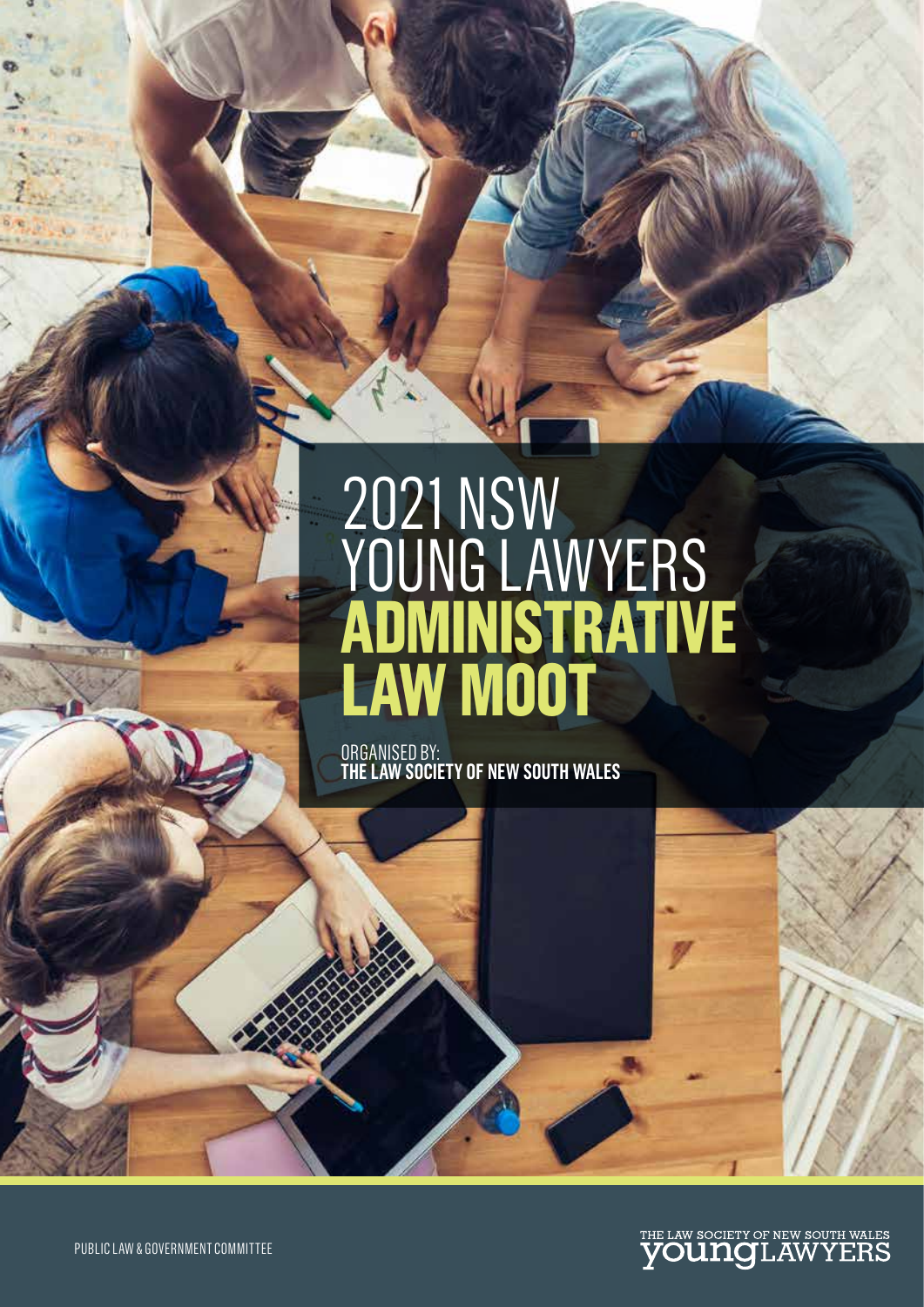## **2021 NSW YOUNG LAWYERS ADMINISTRATIVE LAW MOOT**

*The Law Society of New South Wales invites eligible law students and early career lawyers (within their first two years of practice) to participate in their Annual Administrative Law Moot.*

**A team-based advocacy competition, groups will compete in a round-robin style moot and have the opportunity to act as both applicant and respondent.**

### **IMPORTANT DATES**

**The competition weekend is 6 - 7 November 2021.** 

The relevant registration and submission dates appear below: •

**30 September 2021** Registrations Close **4 October 2021** Problem scenario sent to competitors **11 October 2021** Requests for Clarification due **18 October 2021** Written Submissions Due

## **PRIZE**

First place - \$500.00 will be awarded to the winning team

## **ENTER THE COMPETITION**



### **CONTACT US**

NSW Young Lawyers Phone: 02 9926 0388 Young.lawyers@lawsociety.com.au

#### **Public Law & Government Committee**

Chair: Alana Rafter publiclaw.chair@younglawyers.com.au

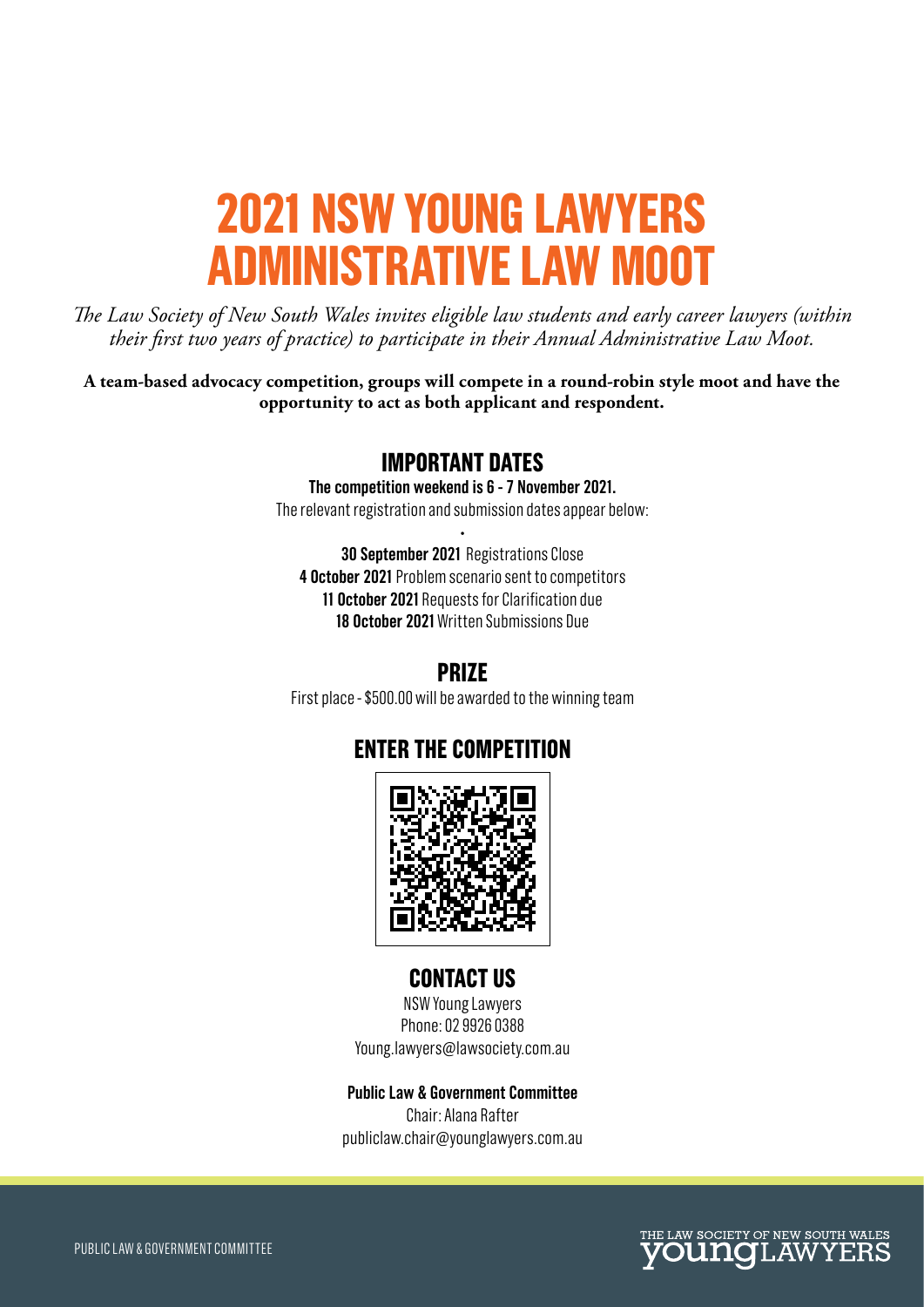## TERMS & CONDITIONS **ADMINISTRATIVE LAW MOOT 2021**

#### **1. Game of Skill**

1.1 The New South Wales Young Lawyers Administrative Law Moot (the Competition) is a game of skill which will be conducted online and commences on 6 November 2021 and concludes on 7 November 2021.

#### **2. The Promoter**

2.1 The promoter is The Law Society of New South Wales, 170 Phillip Street, Sydney NSW 2000 ACN 000 000 699, ph. (02) 9926 0333 (the Promoter or We).

#### **3. Deemed Acceptance**

3.1 By registering to enter the Competition, you will be deemed to have accepted and agreed to be bound by these terms and conditions.

#### **4. Eligibility**

- 4.1 To be eligible to apply to enter the Competition you must:
	- (a) be over eighteen; and
	- (b) ordinarily reside within the State of New South Wales; and
	- (c) be either:
		- (i) currently enrolled in an Accredited Law Course (i.e. LLB and JD) or in an Accredited Practical Legal Training Course pursuant to section 29 of the Legal Profession Uniform Law (NSW); or
		- (ii) an admitted lawyer of the Supreme Court of New South Wales and within 2 years of your admission.
- 4.2 Employees of the Promoter and their immediate families are not eligible to apply to enter the Competition.

#### **5. Registration**

- 5.1 You must register your team by 30 September 2021.
- 5.2 The registration fee for the Competition for members and student associate members is \$10.00 (inclusive of GST) per person. The registration fee for non-members is \$20.00 (inclusive of GST) per person.
- 5.3 Registration is to be completed at https://lawsociety. eventsair.com/80825---nsw-young-lawyers-administrativelaw-moot/n-m
- 5.4 If a team decides to withdraw from the Competition before 30 September 2021, the team's registration fees will be refunded in full. After this date, the registration fees are non-refundable.
- 5.5 You must complete the registration form including:
	- (a) the names and contact details of each team member;
	- (b) a person nominated to the be the point of contact for the team (the Team Contact Person) (who may be the team coach); and
	- (c) payment details to process the registration fee.
- 5.6 All communications about the Competition will be provided by the Promoter by email to the Team Contact Person.
- 5.7 The Team Contact Person will:
	- (a) be responsible for distributing all relevant material to the team;
	- (b) notify the Promoter's moot coordinator (the Moot Coordinator) by email as soon as practicable of any changes in the details provided in the registration form; and
	- (c) regularly check the email address provided on the registration form for Competition-related correspondence.
- 5.8 You consent to your name and photo being published by the Promotor at the Promotors sole reasonable discretion.

#### **6. The Problem**

- 6.1 The problem scenario will be sent to Team Contact Persons by 5pm on 4 October 2021 (the Problem).
- 6.2 The facts relevant to the dispute are those given in the Problem. No additional facts may be introduced into the Competition unless they are:
	- (a) logical and necessary extension facts;
	- (b) publicly available true facts;
	- (c) part of any given clarifications; or
	- (d) advanced as part of an hypothetical situation.
- 6.3 Statements of facts alleged by a team that do not qualify under cl 6.2 are not permitted. Any argument advanced on these facts, subject to the discretion of the Moot Coordinator, may receive a reduction of points on the score sheet, including a score of zero.
- 6.4 Requests for clarification of the Problem may be sent to the Moot Coordinator by email by 5pm on 11 October 2021.
- 6.5 Requests for clarification of the Problem must be:
	- (a) limited to matters which are legally significant in the context of the Problem; and
	- (b) accompanied by a short explanation of the expected

HE LAW SOCIETY OF NEW SOUTH WALES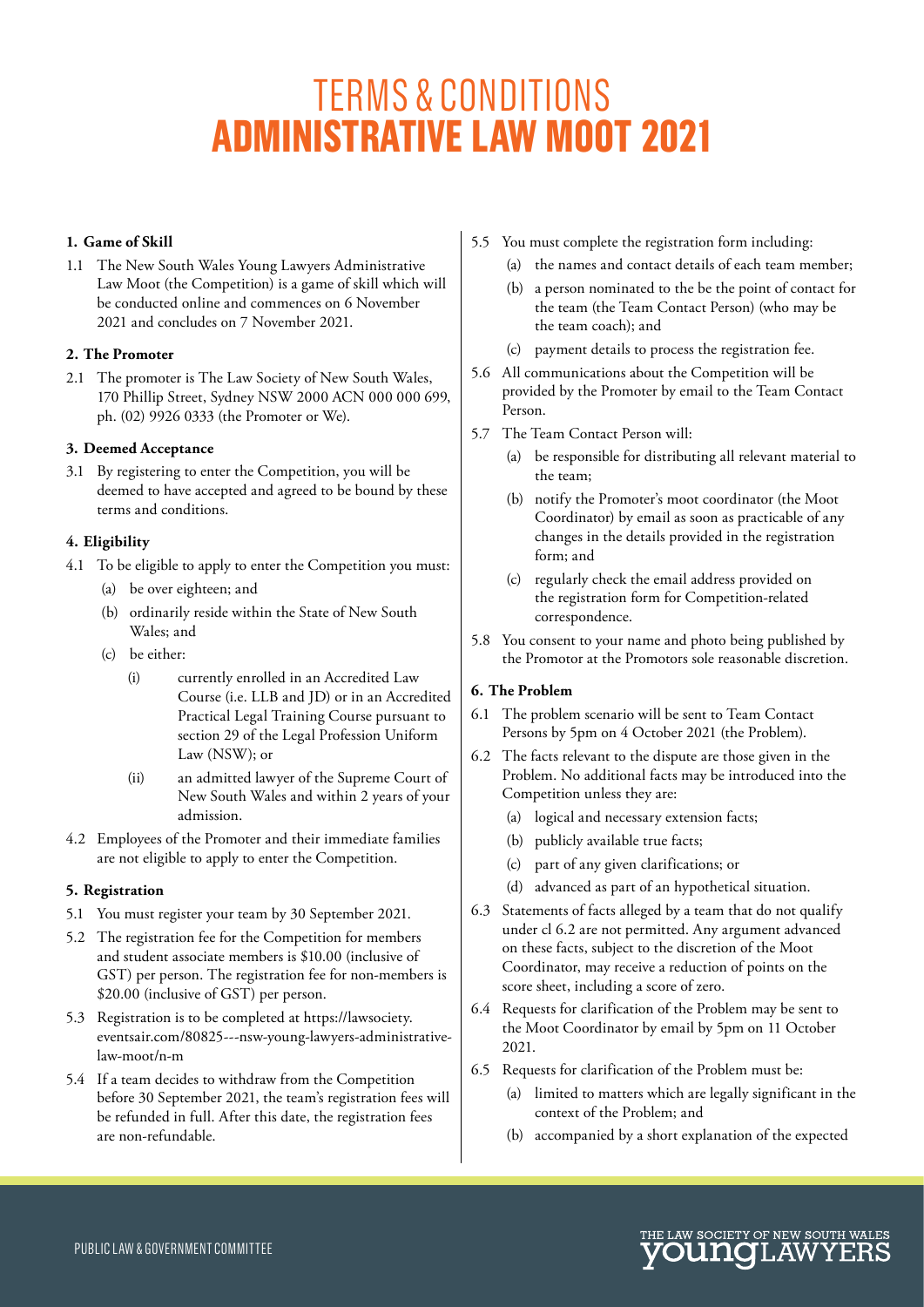significance of the clarification.

- 6.6 A team is limited to 5 requests for clarification. This does not include a clarification request from one team which is made before and substantially similar to a clarification issued by the Moot Coordinator in answer to another team's clarification request.
- 6.7 Any clarifications issued by the Moot Coordinator will become part of the Problem and be circulated by email to all Team Contact Persons of teams registered at the time of the posting of the clarification.

#### **7. Outline of Written Submissions**

- 7.1 Each team must submit an outline of written submissions in support of the legal position before 5pm 18 October 2021 via https://lawsociety.eventsair.com/80825---nswyoung-lawyers-administrative-law-moot/n-m (the Outline of Written Submissions).
- 7.2 The Promoter will confirm receipt of the Outline of Written Submissions to the Team Contact Person within 48 hours of receipt.
- 7.3 Teams who submit an Outline of Written Submissions up to 48 hours after the date set out in cl 7.1 above will be permitted to participate in the oral rounds. However, such submissions will not be considered for the submission prize or honourable mention.
- 7.4 The Outline of Written Submissions are intended to be of practical use to the judges in deciding the dispute, as opposed to an academic dissertation on the relevant law.
- 7.5 The Outline of Written Submissions must comply with the following requirements. A submission that does not comply with all of the following will not be considered for the submission prize or an honourable mention:
	- (a) The submission must be in PDF format;
	- (b) Paragraphs and pages must be numbered;
	- (c) Citations in the submission should be limited to those that advance the argument being made. Citations must be in footnotes and must comply with the Australian Guide to Legal Citation (4th ed., 2019).
	- (d) Submissions must not exceed 10 pages of A4 text, including:
		- (i) Any statement of facts;
		- (ii) Summary of arguments;
		- (iii) Arguments or discussions; and
		- (iv) Any conclusion, but

Excluding:

- (i) Any cover page; and
- (ii) A table of cases and resources.
- (e) Text must be a minimum of 12 point Arial with 1.5 line spacing.
- (f) Submissions must be clearly marked on the first page with the name of the team and whether it is for the applicant or respondent.
- (g) All components of the submission (including any

cover page and/or contents page) must be part of a single document.

7.6 No Submission can be revised after it has been submitted in accordance with the method described in cl 7.1 above. This includes, but is not limited to, circumstances where a team seeks revision due to missing pages, typographical or grammatical errors, or for technology-related issues.

7.7 Failure to give proper citation or acknowledgment of others' work constitutes plagiarism. Plagiarism will not be tolerated and will result in disqualification.

#### **8. Scoring**

8.1 Each Submission will be assessed and scored out of a maximum of 50 points based on the following criteria:

- (a) Quality of legal analysis;
- (b) Persuasiveness of arguments;
- (c) Thoroughness of research;
- (d) Clarity of writing and
- (e) Adherence to the requirements set out in cl 7.6 above.

Criteria for the judgment of the Outline of Written Submission will be provided to competitors at the same time as the Problem.

- 8.2 The oral rounds of the Competition will consist of 4 preliminary rounds (the Preliminary Rounds), a quarter final round, a semi-final round and a grand final (together, the Final Rounds).
- 8.3 Each oration will be assessed and scored out of a maximum of 50 points. Criteria for the judgment of oral submissions will be provided to competitors at the same time as the Problem.
- 8.4 Score sheets will be made available to team members as soon as possible after the conclusion of each round. Each team may only view their own score sheet.
- 8.5 Teams will progress through the Competition will be as follows:
	- (a) All teams will participate in the Preliminary Rounds.
	- (b) Teams will be ranked based on their point score across the Preliminary Rounds.
	- (c) The eight teams with the highest scores will progress to the quarter-finals ranked from 1 - 8 in accordance with cl 8.5(b) above:
		- (i) Team 1 will match up against Team 8.
		- (ii) Team 2 will match up against Team 7.
		- (iii) Team 3 will match up against Team 6.
		- (iv) Team 4 will match up against Team 5.
	- (d) The margin of winning will be the tie-breaker in the event that 2 or more teams have the same point score.
	- (e) If 2 or more teams have the same point score and margin of winning, the tie-breaker will be the cumulative submission score of the applicant and respondent positions.
	- (f) If 2 or more teams have the same point score, margin

HE LAW SOCIETY OF NEW SOUTH WALES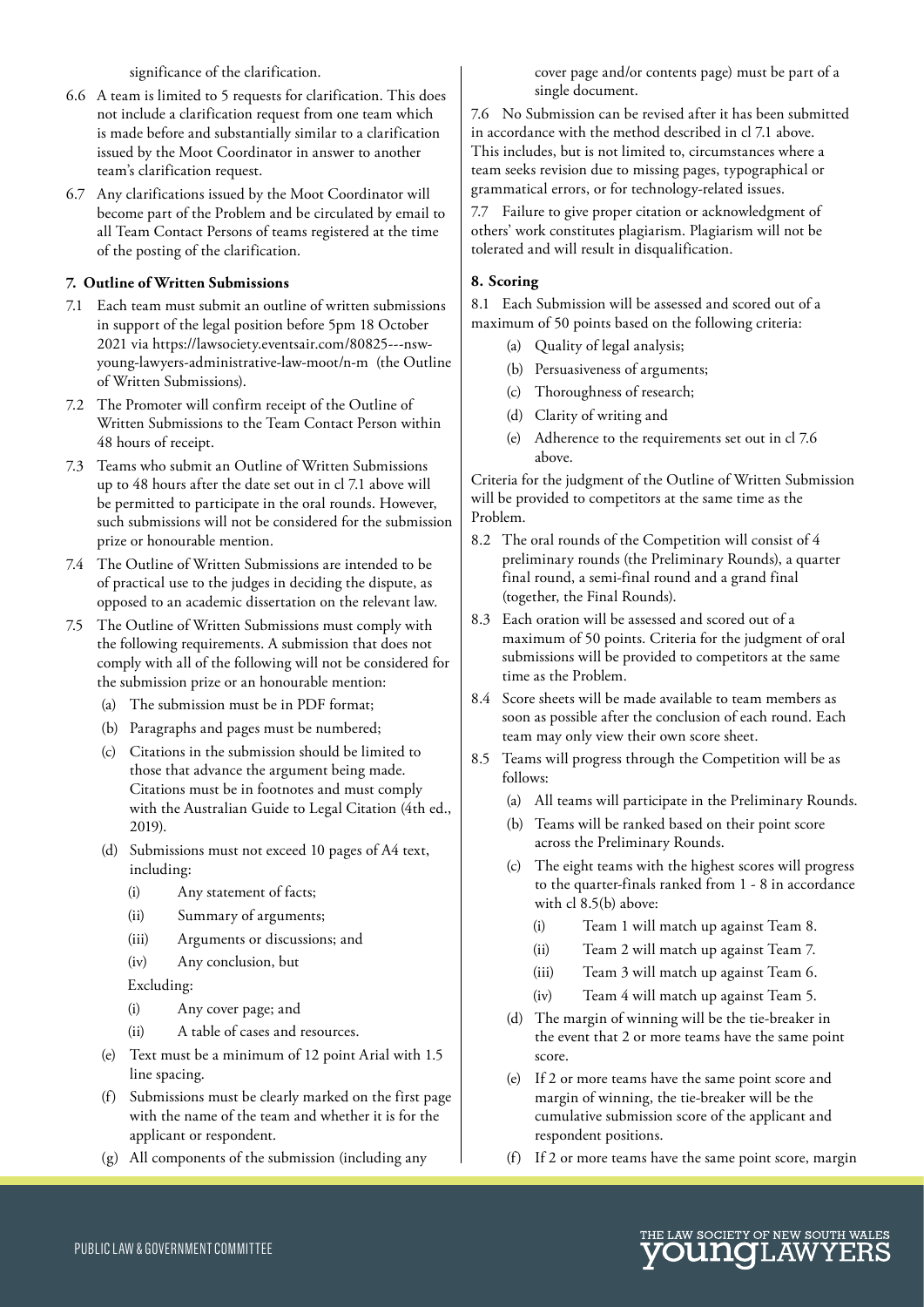of winning and cumulative Submission score, the tie-breaker will be a process of random draw between the teams.

- (g) The 4 teams who win the quarter-finals will proceed to the semi-finals. The highest ranked winning quarter-final team will match up against the lowest ranking quarter-final team.
- (h) The 2 teams who win the semi-finals will proceed to the grand final.

The Moot Coordinator may alter the Competition structure to conform to the number of participating teams by sending an email to the Team Contact Persons.

- 8.6 The winner of the Competition is the winning team of the oral rounds of the grand final.
- 8.7 The winner consents to their name and photo being published by the Promoter at the Promotors sole reasonable discretion.

#### **9. Disqualification**

- 9.1 The Promoter reserves the right to disqualify an applicant from participating in the Competition;
	- (a) if, an applicant is in breach of these terms and conditions; and/or;
	- (b) on reasonable grounds as determined in the Promotor's sole discretion and/or;
	- (c) if, the Promotor forms the reasonable opinion that an applicant is putting the integrity of the Competition at risk.

#### **10. Teams**

- 10.1 Each team is to be made up of 2 team members.
- 10.2 Teams can consist of students representing a University, or independent competitors.
- 10.3 A maximum of three teams from the same University may be registered.
- 10.4 Each team may be assisted by one coach.
- 10.5 All research and preparation for the Competition must be completed solely by the competing team members. Particularly:
	- (a) The coach must not prepare any aspect of the Outline of Written Submissions.
	- (b) The coach may provide the team members with general advice and assistance with skills relevant to the Competition before the Problem is released.
	- (c) Once the Problem is released, coaches may only provide general commentary on the quality of the team's legal and factual arguments. General commentary is limited to basic characterisations about the merit or otherwise of the team's arguments, and does not include specific advice on how to improve arguments, correcting errors and/or highlighting omissions.

#### **11. Oral Rounds**

- 11.1 The oral hearings will be held virtually. Participants will be advised of connection details for the hearings closer to the dates.
- 11.2 The final scheduling of the Preliminary Rounds will be published on the Moot Competition website. Further announcements about each subsequent oral round will be made by email to the Team Contact Person.
- 11.3 The time allocated for the team to make oral arguments is 30 minutes.
- 11.4 Team members should aim to allocate the time available for oral arguments equitably between themselves. No speaker may be allocated more than 20 minutes.
- 11.5 Competitors may request an extension of time for their oral arguments. Time for oral arguments may be extended, subject to the judge's absolute discretion, to a maximum of 45 minutes for each team including the time necessary to answer any questions raised. The judge's decision as to the length of time given to each team to present arguments and answer questions is final in each case.
- 11.6 Generally, the applicant will argue its claims before the respondent is permitted to argue. The judge has the discretion to ask one team to present all of its arguments on a particular issue before the other side is then asked to present on that same issue or for a team to present all of its arguments on all of the issues raised before the other side is then asked to present all of its arguments.
- 11.7 Judges will decide whether rebuttal arguments are allowed. Team members must let the judges know at the beginning of each oral round whether they would like any time set aside for rebuttal arguments.
- 11.8 No exhibits may be used during the oral arguments that do not come directly from the Problem.
- 11.9 Teams will play an equivalent amount of rounds as applicant and respondent in the Preliminary Rounds. All reasonable efforts will be made to make sure that a team is not disadvantaged by the draw and will not meet the same team twice in the Preliminary Rounds.
- 11.10 For the Final Rounds, teams will be allocated sides by random draw.

#### **12. Assistance**

- 12.1 Team members may receive coaching to prepare for oral hearings. Team members are expected and encouraged to practice arguments, whether against the other member of their own team or against other teams participating in the Competition. Once the schedule of the Preliminary Rounds has been released, however, team members are not allowed to have practice moots with teams identified as their opposition in the upcoming Preliminary Rounds.
- 12.2 Observers are not permitted to attend oral hearings during the Preliminary Rounds.

HE LAW SOCIETY OF NEW SOUTH WALES